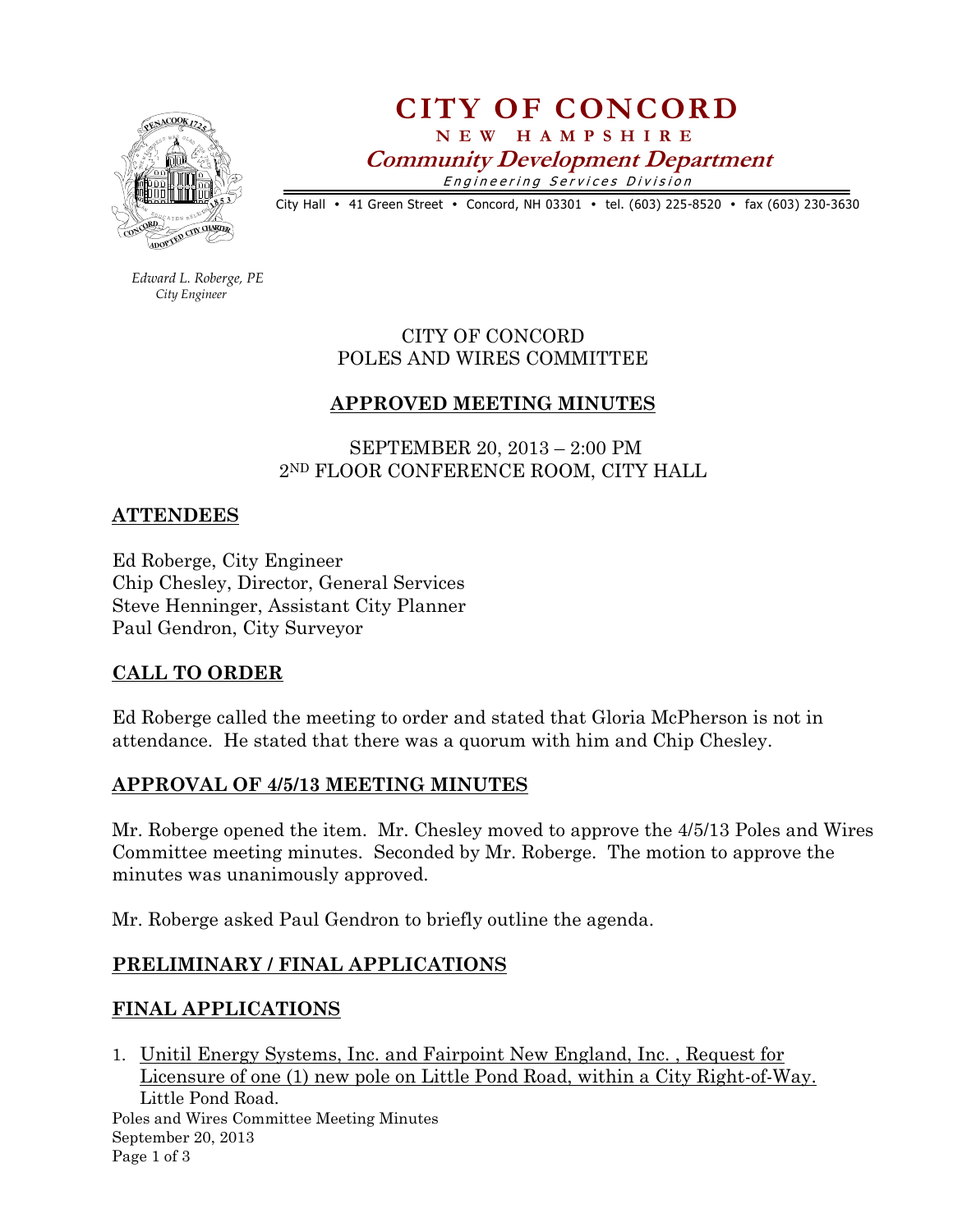Mr. Gendron indicated that he had spoken with Ray Lepage of Unitil after the agenda was finalized, and was told that the proposed location of the pole had been changed to a location closer to the pole to be replaced, therefore a license was not needed and no action by the committee was necessary. He explained that a new pole was being placed in Little Pond Road to service the new construction on Samuel Drive.

Mr. Roberge asked if the service connection for the new house is aerial or underground. Mr. Gendron stated that he did not know. Mr. Roberge stated that an aerial connection would not be consistent with the City ordinance and therefore would not be allowed. He also stated that he believed that Samuel Drive had underground utilities, and questioned whether there would be utilities available at the lot corner for the house. Steve Henninger also stated that the subdivision required underground utilities. Mr. Gendron stated that he would contact Mr. Lepage to further discuss the issue. He also stated that he would review the subdivision and utility plans approved by the Planning Board to ascertain the proposed service connection, and would report back to the Committee at the next meeting.

2. segTEL, Inc., request for licensure of attachments to and utilization of an existing pole within North State Street, all within a City right-of-way. North State Street.

Mr. Gendron explained that the application is for an aerial installation from a pole at the Fire Headquarters and will connect with the cell tower. He indicated that he has spoken with Betty Hackett of segTEL and asked her to explain the purpose of the connection. Ms. Hackett had referred him to another person at segTEL, but that person had not communicated further explaining the purpose. Mr. Gendron recommended that the application be conditionally approved pending a formal explanation as to the purpose of the connection. Mr. Roberge asked if the connection was aerial or underground. Mr. Gendron stated that he had not heard back from segTEL about the purpose or how they wanted to connect. Mr. Roberge asked him to follow up with segTEL and to conduct a site visit to view whether other aerial utilities cross the site and connect to the tower. He asked Mr. Gendron to report back to the Committee at the next meeting.

# OLD BUSINESS

1. New Hampshire Optical Systems, Inc., and Waveguide, Inc., request for licensure of attachments to and utilization of existing poles and underground conduit, all within the City right-of-way. Pleasant Street.

Mr. Roberge opened the item. Mr. Gendron briefly explained that this item was related to the Waveguide project as approved by the Committee at its May 18, 2012, meeting.

Poles and Wires Committee Meeting Minutes September 20, 2013 Page 2 of 3